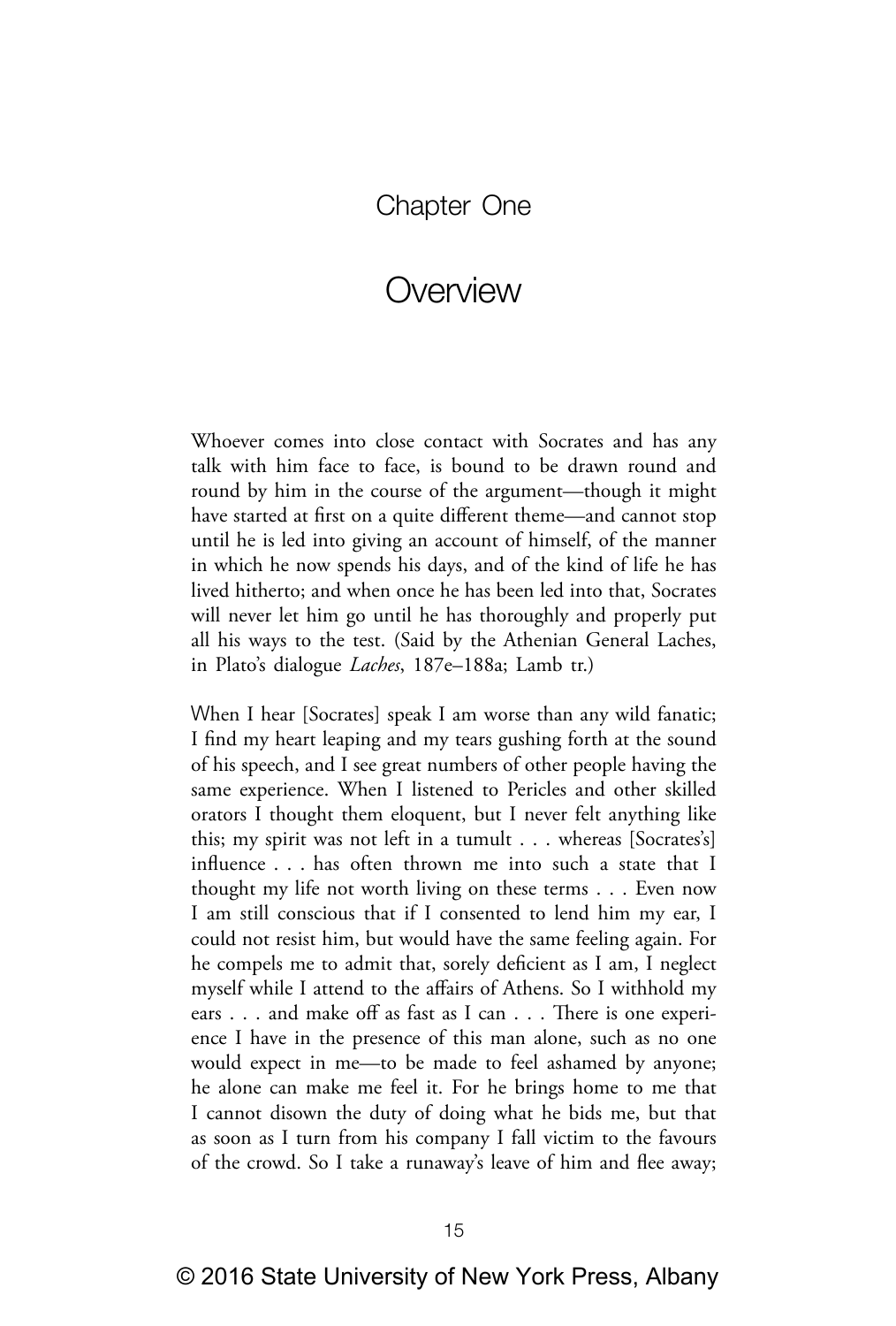when I see him again I think of those former admissions, and am ashamed. Often I would wish he had vanished from this world; yet again should this befall, I am sure I should be more distressed than ever; so I cannot tell what to do with the fellow at all. (Said by Alcibiades in Plato's *Symposium*, 215e–216c; Lamb tr.)

These are two accounts Plato gives of the way Socrates affected people who talked with him. The "Socrates" that appears in Plato's writings is Plato's philosopher-hero.

#### Socrates's Search for Truth about Virtue

Plato's Socrates represents two things:

- On the one hand, he represents unrestricted questioning in search of truth. He tried to teach people to value questioning at the expense of comfort. People will not begin to seriously search for truth until questioning shakes their confidence that they already know it. Socrates died by court-ordered suicide, convicted of "corrupting the youth." In Plato's picture he died because he taught young men of Athens a love of truth which caused them to question traditional beliefs.
- But what is the "truth" that Socrates was seeking? It is truth about "virtue," *arētē*, moral excellence of character. Virtue is what makes a soul a healthy soul, and at his trial Socrates said he was teaching young men to search for the truth about virtue. He begins a picture of his life mission by an imagined address to the people of Athens:

Most excellent men of Athens . . . Are you not ashamed to care for the acquisition of wealth and for reputation and honor, when you neither care or take thought for wisdom and truth and for your soul that it might become its best?

And if any of you argues the point, and says that he does care, I shall not let him go . . . but I shall question and examine and cross-examine him, and if I find that he does not possess virtue but says he does, I shall rebuke him for scorning the things that are of most importance and caring more for what is of less worth. (*Apology* 29e, tr. Fowler1914, 109, lightly revised; for more on Socrates and "care of the soul," see A. E. Taylor 27–28)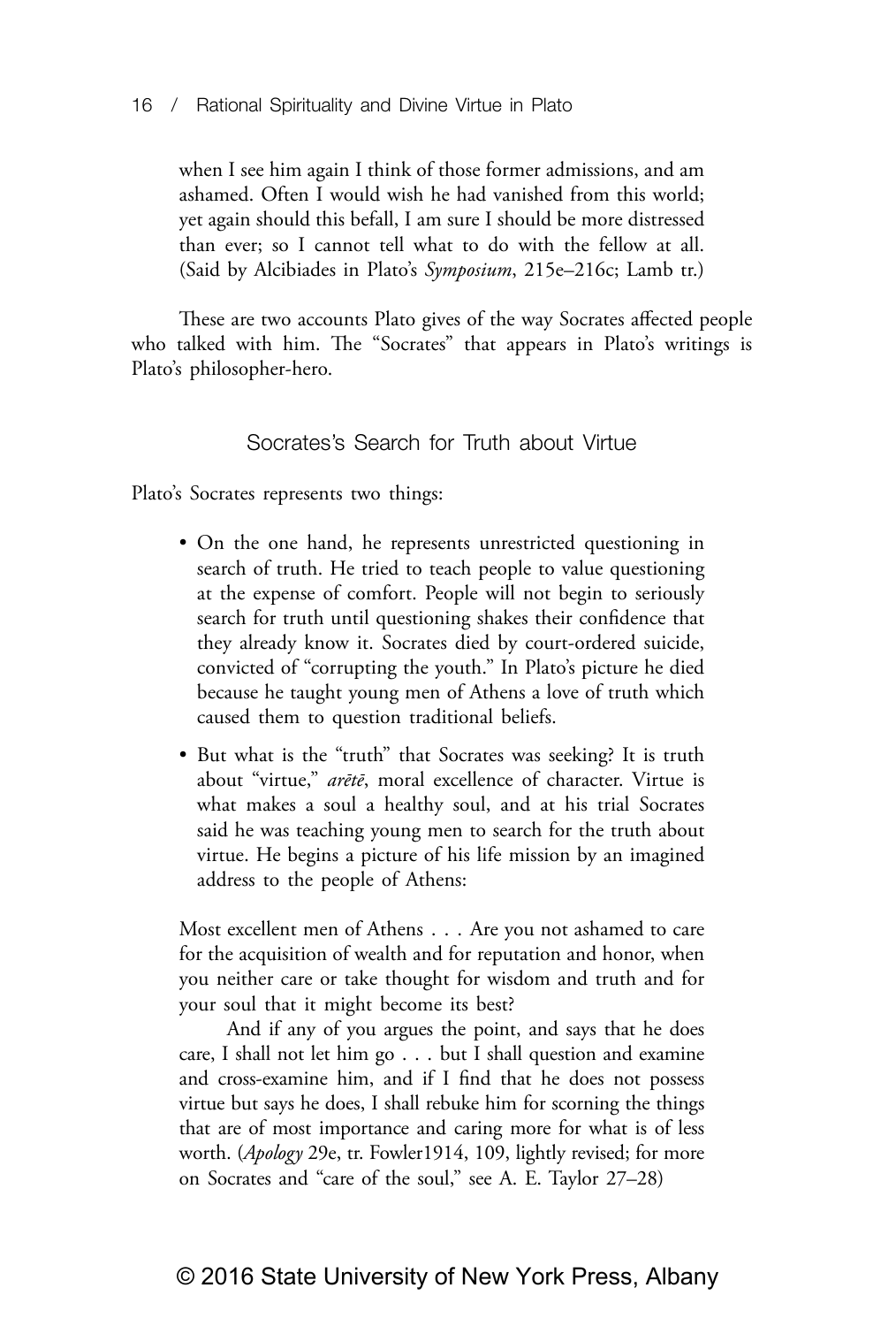These are two of the main topics of this book.

- The concern for virtue, which as I will explain is in Plato's thought the same as a concern for what we would call today personal spirituality. As illustrated in the passages above, Socratic Platonism is a challenge to change one's life, not just change one's beliefs.
- Serious concern for the truth, in which nothing is considered beyond questioning, and truth is what will withstand the most serious and sustained questioning.

I want to present here a third dimension of Platonist thought—treating it, that is, as a rational way of dealing with "ultimate" questions, questions about what finally matters in human life. One might think of this as recovering the "religious" dimension of Platonism—Platonism as a fully rational way of dealing with those kinds of ultimate questions that are more often consigned today to matters of religious faith. Platonism so conceived is a kind of reason-based spirituality, whose practice includes critical reasoning aimed at formulating virtue-ideals rationally known to be perfect in their goodness, and then taking these transcendent, "divine" ideals as the focus of one's ultimate loyalties and commitments.

Julia Annas (1999) shows that so-called middle-Platonists in the first two centuries AD emphasized two aspects of Plato's thought that tend to be neglected today, but that accord well with this focus on virtue as what finally matters in life. One is the idea often strongly asserted by "Socrates" in Plato's dialogues, that virtue is good for its own sake, apart from any good results produced, and that it is in fact the supreme good in human life, worth sacrificing other goods for. The other is the idea that becoming virtuous is "becoming like God," the highest being. Frantisek Novotny's comprehensive history of Platonism also shows that this spiritual/religious dimension of Platonism was prominent well into the Renaissance period, as shown, for example, in the religious Platonism of Marsilio Ficino (1433– 1499; see Novotny 457–72).

One intention of this book is to develop and present a version of reason-based Platonist spirituality as a live option for interested individuals today. I also want to develop it as the basis of a "philosophy of religion." Platonism so conceived is extraordinary in its ability to begin only with the thoughts and perceptions of ordinary untutored individuals such as Socrates meets on the streets of Athens, and yet use these as the basis for answers to the most fundamental of human concerns. As the Roman writer Cicero (106–43 BC) said, "Socrates . . . was the first to call philosophy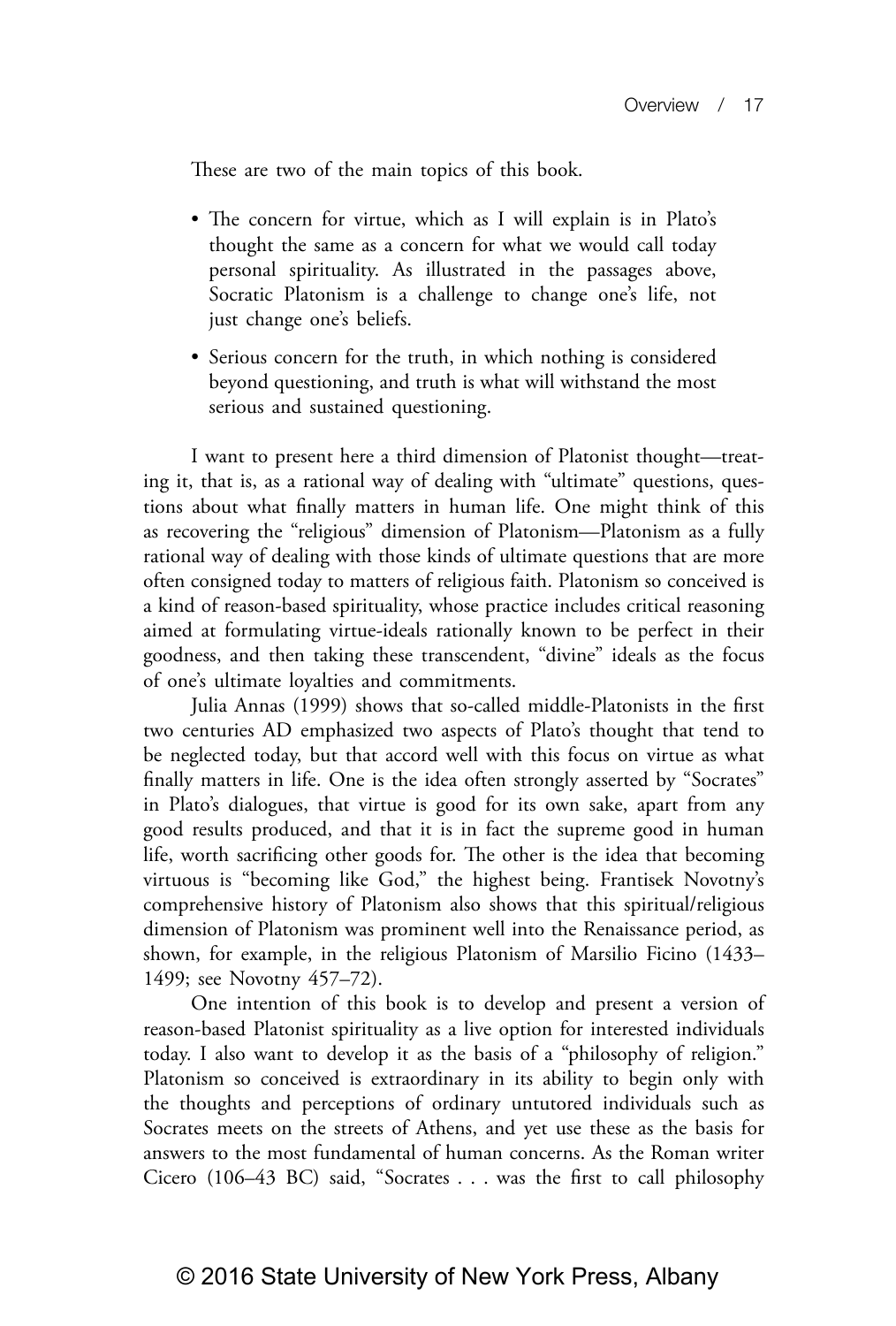### 18 / Rational Spirituality and Divine Virtue in Plato

down from the heavens and locate her in cities, and even introduced it into homes, getting people to inquire about life and customs, and about things good and bad" (*Tusculan Disputations*, 5.4.10–11. My translation; unless otherwise noted, translations from Latin and Greek in this book are my own.)

## Existential Questions: What Finally Matters

Here, then, I begin a substantive outline of the version of Platonism I advocate, by presenting an assortment of examples describing what I mean by an "existential" concern with ultimate questions, to which I claim this version of Platonism provides rationally well-founded answers.

- I set myself certain goals. Sometimes I succeed and sometimes I don't. But what goals are really important? If I achieve goals that are themselves unimportant, whether I succeed or not is also not really important. Are there some goals that I should take completely seriously as important in themselves?
- I try to live up to certain moral standards. My self-esteem depends partly on how well I live up to these standards. But what about the standards themselves? What standards deserve to be taken completely seriously as measures determining whether I am a good person or not?
- Social pressure, "what the neighbors think of me," whether others approve or disapprove of me, has a lot of power to determine what I think of myself. But do these things deserve this power that they have? Should these be taken completely seriously as standards determining whether I am a good person or not?
- Sometimes other people, or institutions, make demands on me. I feel good about myself when I meet these demands, and I feel guilty or inadequate when I fail. But does this ultimately matter? Are there some demands I should take completely seriously, and others which I should not? Is there anything out there in the world to which I really owe complete and unconditional loyalty? What am I ultimately responsible to, what responsibilities should I take completely seriously?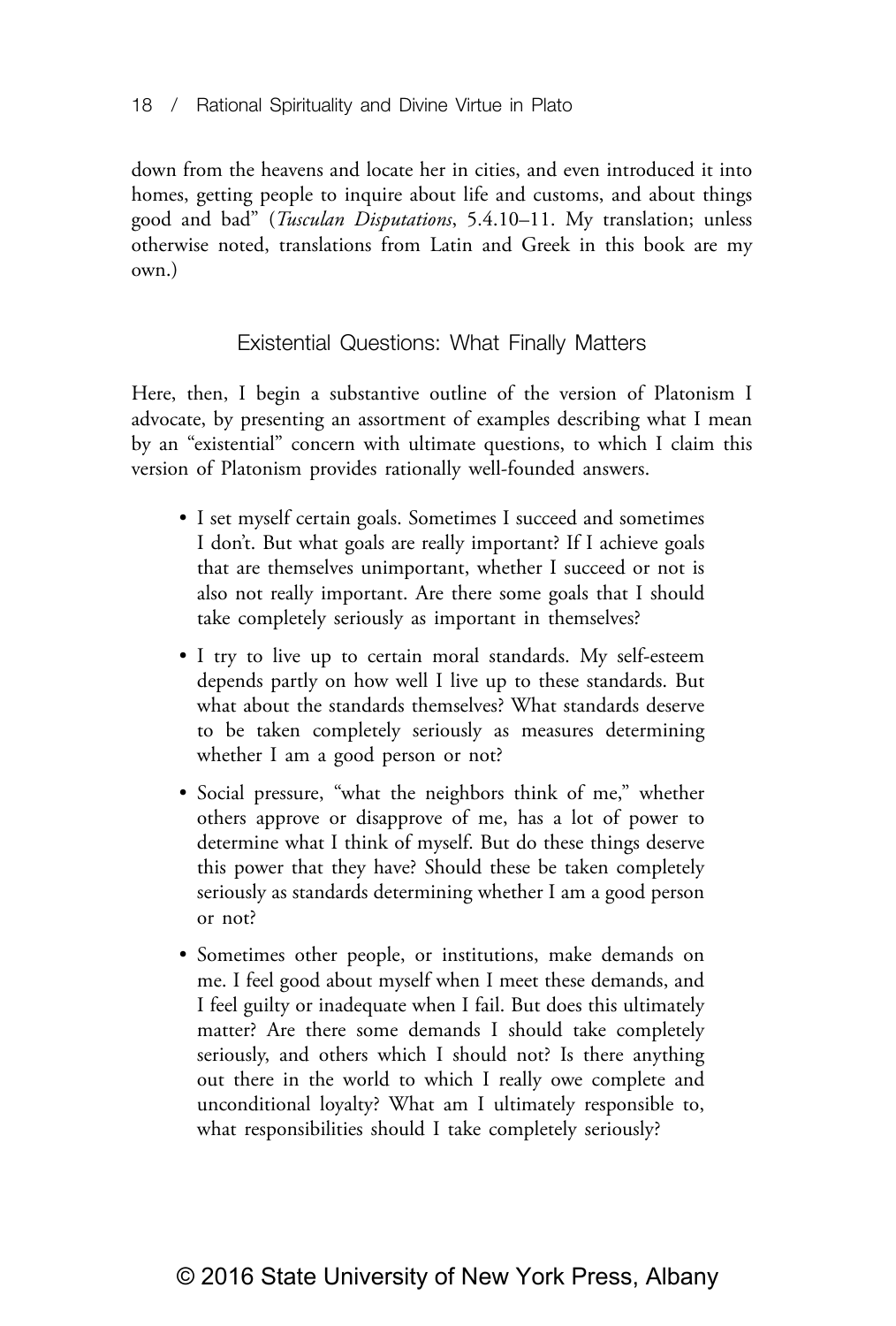- Some experiences I have—falling in love, experiencing nature's beauty, playing great music—seem very meaningful, soul-satisfying, filling my life with meaning. Other times my life appears relatively boring and meaningless, with nothing interesting or important going on. I'm just taking up space in the world. Sometimes it happens that something feels very meaningful at the time, but it brings no deep and lasting satisfaction, and later appears to have been an unimportant episode. Is there anything that is absolutely meaningful in itself? Is there some way of telling what is really meaningful and what only appears meaningful?
- When I come to die, looking back over my life, what kind of life will have been a significant, meaningful life, a life I can be proud of and satisfied with? Is it possible to lead a "wasted life," as opposed to a highly worthwhile life, a life in which something happened that is truly important?
- What kind of world do I live in? The world out there seems to have great power to affect my sense of self-worth and meaning in life. But does anything out there really deserve the power that it has? Is there anything out there to which I really owe something—owe admiration, respect, loyalty, commitment, conformity?
- Is reality good? Does the world out there support goodness, or are goodness and reality separate, perhaps opposed to each other? Is goodness itself really real, or just a dream, separate from "the real world" and in no sense real itself?

It should be emphasized that these are not only, not even primarily, problems for theory. They are "existential" problems, problems affecting how we see ourselves, how we feel about our lives, potential sources of encouragement or discouragement about life.

## Plato's Two Worlds

The Platonist answer to these personal questions consists in a view of "two worlds," one world "here" (*enthade*), another separate world "over there" (*ekeise*).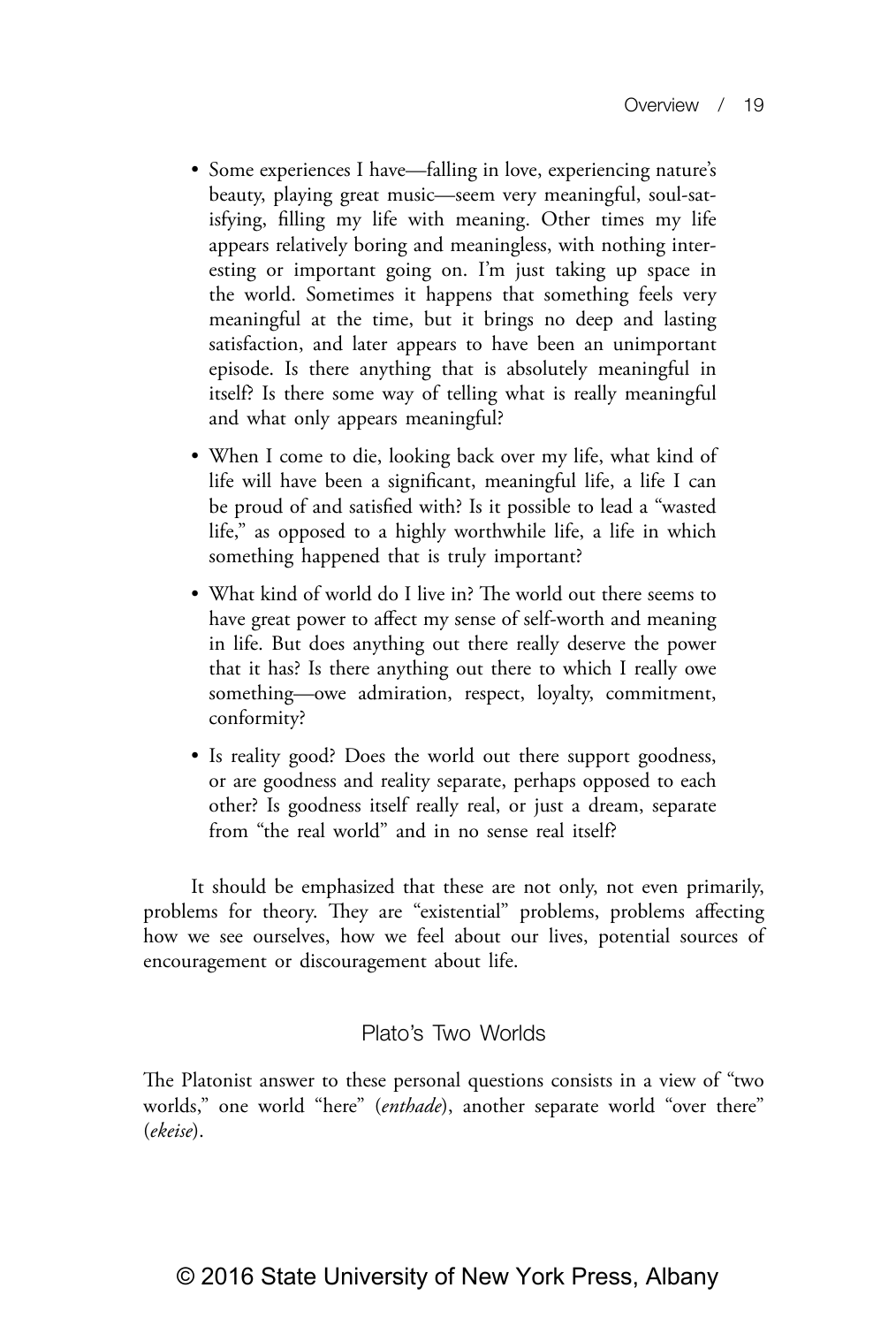#### 20 / Rational Spirituality and Divine Virtue in Plato

There is the material/social world "here," that has most power to affect a person's senses and feelings—power to confirm or disconfirm a person's sense of self-worth and meaning in life. But this world here is at best a changing mixture of good and not good, a world which Plato characterizes as a world where what is right is always "mixed with" what is not right, what is noble and beautiful is always mixed with what is shameful and ugly. This means that nothing here deserves my unconditional loyalty. This world here should not be taken with complete seriousness as a context for judging what finally matters. It is not a good basis for deciding what is truly important and meaningful, or for self-evaluation. Nothing in this world here deserves to be taken completely seriously when it comes to the kinds of ultimate questions described above.

But a good Platonist lives in a reality in which there is another world "over there," separate from this world. This "divine" world is a world of pure and "unmixed" goodness, deserving to be taken with ultimate seriousness, deserving all the respect, admiration, and commitment that I can give it, and deserving to be taken as the true standard for deciding what finally matters.

Here is one of Plato's descriptions of this otherworld in a conversation between Socrates and a young man, Theodorus, in Plato's *Theaetetus*   $(176a-c):$ 

*Theodorus*: If, Socrates, you could persuade all men of the truth of what you say as you do me, there would be peace and fewer evils among mankind.

*Socrates*: But it is impossible that evils should be done away with . . . they cannot have their place among the Gods, but must inevitably hover about mortal nature and this region. So we must try as quickly as possible to flee from here [*enthende*] to get over there [*ekeise*]. [Such] fleeing is becoming like God as far as is possible . . .

God is in no way and in no manner unrighteous, but is most perfectly righteous, and nothing is more like Him than any one among us who becomes the most nearly perfect in rightness as is possible. (My translation after Fowler, 127–28. Note that "righteous" can be a misleading translation of the Greek *dikaios*, if this calls up associations with being self-righteous. As a virtue, I think the adjective *dikaios* might be better translated as "right-*minded*," describing the habit of making rightness one's primary concern in life.)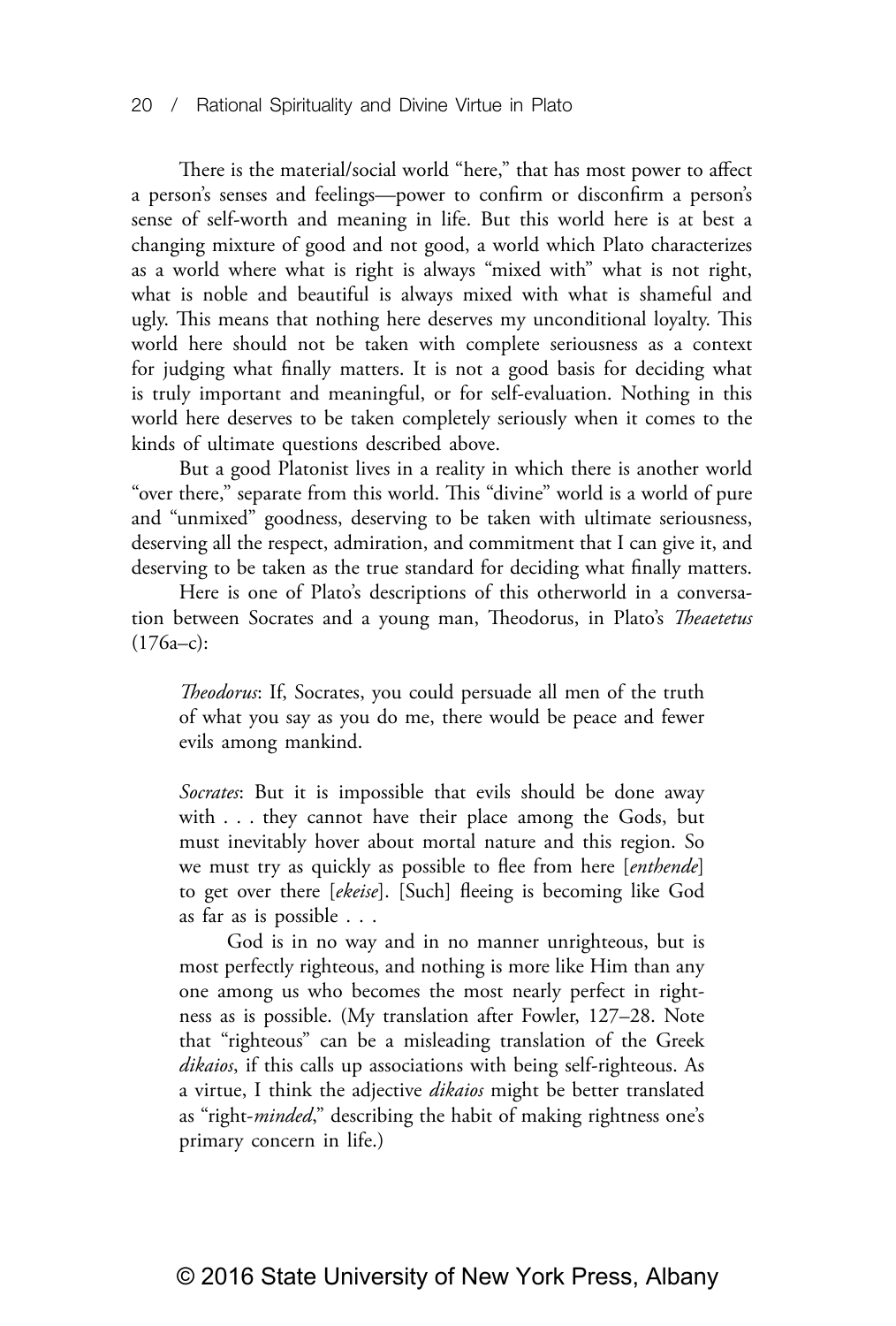This is a succinct description of Plato's otherworld existing "over there," its relation to this world here, and how the ideal Platonist relates to this other world.

The Platonist otherworld over there is populated by what Plato calls "Forms" of virtue, such as the virtue of right-mindedness, or courage, or love, and so on. The Platonic Form of right-mindedness is the virtue of right-mindedness at its most perfect, containing no admixture of unrightness. This contrasts with the world over here, in which perfect rightness does not exist. Everything over here in this world is an imperfect and changing mixture of rightness and not-rightness. The perfect world over there is the reality we should take completely seriously, as the reality before which we must justify our existence.

This describes well the personal, "existential" orientation of the ideal individual Platonist, the otherworldliness that characterizes her way of being in the world. It also, however, illustrates well Plato's metaphorical use of language and imagery. One might at first think that "fleeing from here to get over there" refers to literal soul-travel, or at least to ignoring this world here and trying to live as though one actually existed in this other world over there. But Plato makes it clear that this is not what he means. "Taking flight from this world to the other" means "becoming as right-minded as possible" *in this world*.

The perfect Form of Right-Mindedness should serve as what Plato describes elsewhere (*Republic* 484c, 540a, 592b) as a "paradigm" (*paradeigma*), on which one should model oneself and one's own character. Or to use another Platonist concept: The goal of the ideal Platonist should be to "participate" as closely as possible in the perfect Platonic Form of Right-Mindedness, Courage, Love, and so forth.

Why "perfect" or "divine" Virtue-Forms, when "no one is perfect"? While perfect Virtue-Forms are the focus of the ultimate loyalties of ideal Platonists, their realistic goal is not to actually *become* perfect. It is rather to strive toward perfection—or perhaps better, to "strive for moral *excellence*," since "being a perfectionist" often has negative connotations today. As Plato says:

If we discover what Rightness is, will we demand that the righteous man not differ from it in any way, or will we be satisfied if he comes close to it and participates in it . . . ?

It was for the sake of having a model [*paradeigma*] that we inquired about "What is Rightness Itself?" and if a man became perfectly Right, what kind of person he would be in becoming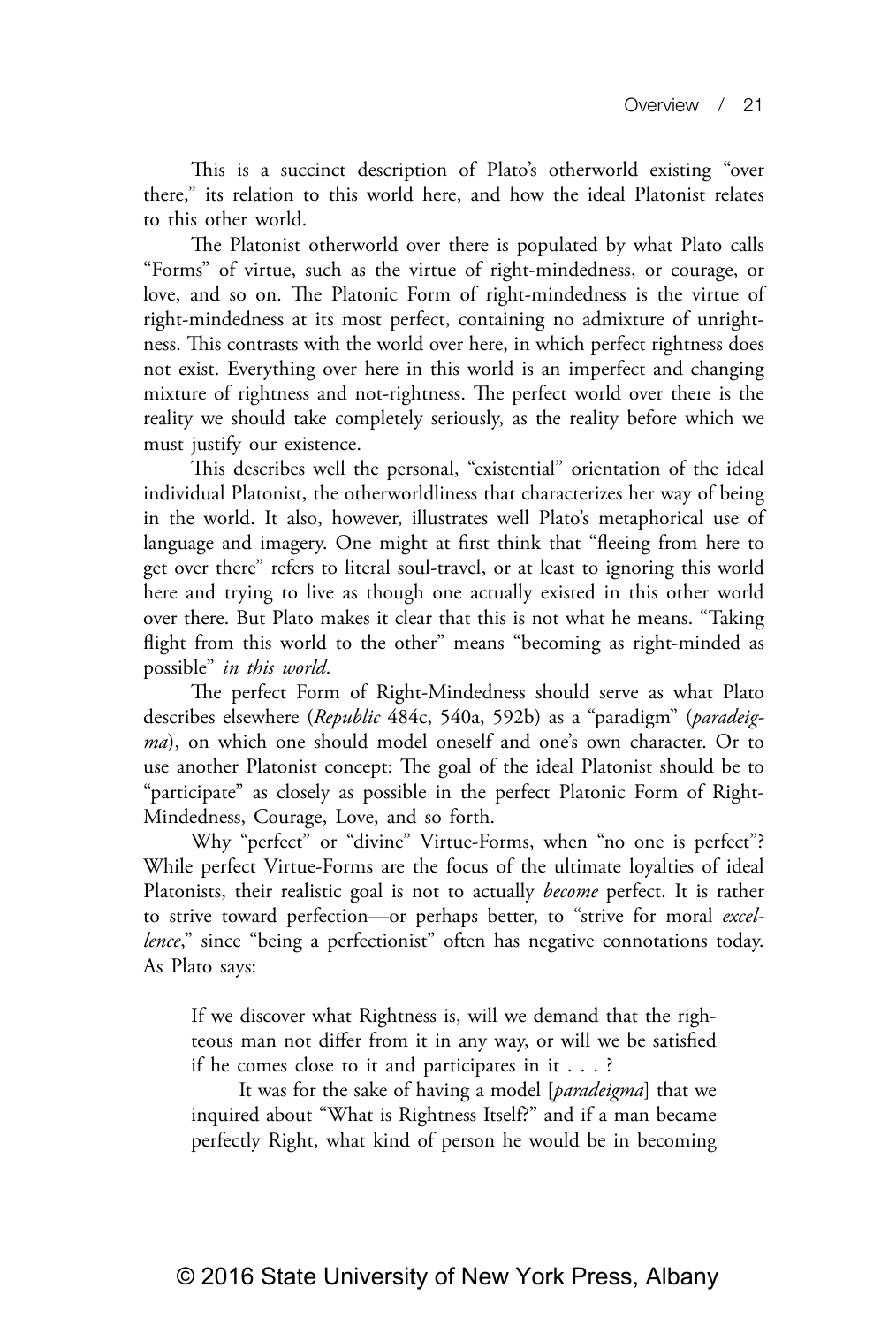so—so that . . . we might be compelled to agree . . . that whoever is most like those [perfectly righteous men] we will have a kind of existence most like to theirs.

It was not for the sake of proving that it is possible for these things to [actually] exist . . . Do you think an artist any less [an artist] if, having painted a model [*paradeigma*] of what would be the most fine [*kallistos*] man, putting in the painting everything important for this, he would not be able to prove that it is possible for such a man to exist?

We are [only] trying to create in words a model [*paradeigma*] [of Rightness]. . . . [*Republic* 472b–e]

Compare this to other fields of endeavor. We admire individuals who strive for excellence in sports, or music, or learning. If I want to become an excellent violinist, I do not want to imitate mediocre violinists and model my playing after theirs. To imitate imperfect violin-playing might be to imitate these imperfections—not a way to strive for excellence. I want to listen to virtuoso violinists instead. I might never reach their level of excellence, but I can know that every step I make toward making my playing resemble theirs will bring me closer to excellence.

#### Philosophy as a Way of Life

It is important to the version of Platonism I propose here to emphasize the *pragmatic function* of the Virtue-Forms in the life of the ideal Platonist, and the characteristics they need to have in order to fulfill this function. That is, as noted in the introduction, I focus here on an aspect of Plato's thought that Pierre Hadot has emphasized (1995, 81–109; 2002, 22–76), Platonism as a way of life. That is, "Philosophy" for Plato was not yet a professional academic discipline. To be a Platonist philosopher was to be an individual whose primary loyalties lie in the world of perfect, otherworldly Virtue-Forms. And the primary way in which this commitment should manifest itself is the cultivation of virtue, caring for one's own soul, "that it might become its best."

The chief characteristic a Platonic Virtue-Form needs to have to fulfill its practical function of guiding virtue-cultivation is that it needs to represent some particular virtue *at its most perfect*. The reason for this is the one just given: An individual must be able to be assured that every step she makes toward participating in a given Form will make her a more good and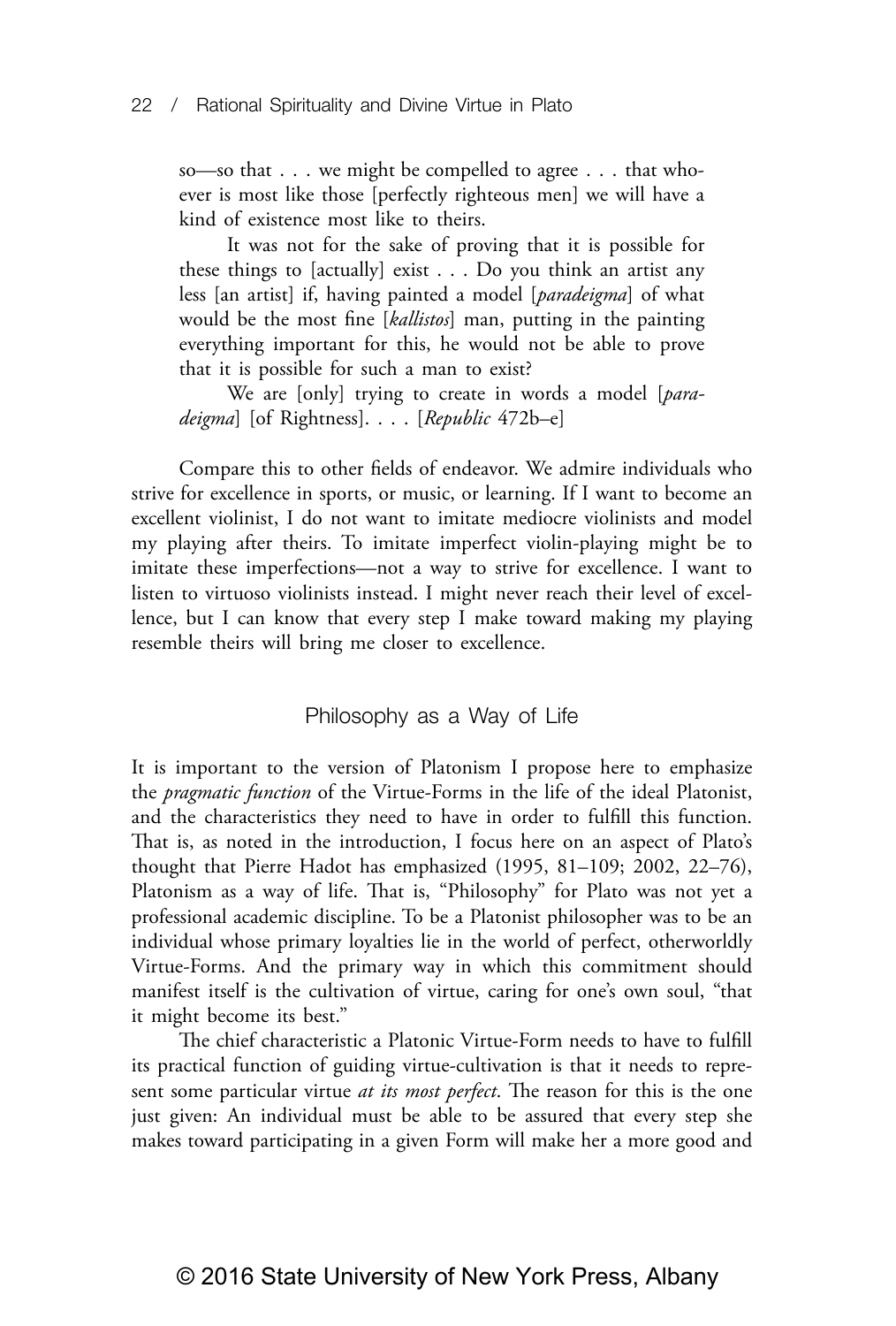admirable person. This would not be true if the virtue-concept she is trying to model her character on is an imperfect mixture of Good and not-Good. A virtue-concept to model oneself on serves as an ideal norm by which to measure oneself. And as Plato says, "the imperfect is not the measure of anything" ("*ateles* . . . *oudenos metron*"; *Republic* 504c)

On this understanding, the ethical *perfection* of Platonic Virtue-Forms is the foundation for Platonist spirituality or Plato's worldview, what it is that needs to be shown to be true about these Forms in order to provide Platonist spirituality and worldview with a solid foundation. This is what constitutes the otherworldliness or "transcendence" of Virtue-Forms: the fact that they transcend in their ethical perfection anything possible in this imperfect world we see in this realm "over here" (*enthade*) or "here below" (*kato*).

## Individualist Platonism and Critical Reconstruction

I also want to emphasize the cultivation of virtue as an "individualist" undertaking—a project to be voluntarily undertaken by each individual for its own sake. Knowledge of perfect virtue-paradigms might of course be useful for other purposes, such as parents' attempts to form the characters of their children, or attempts by political leaders to foster an environment conducive to virtue on the part of citizens. But treating virtue-knowledge in such social and interpersonal contexts as they occur today would make necessary a discussion of many complex and controversial issues that do not need discussion if we stick to a practical context (certainly central to Plato's thought), in which a single individual wants virtue-paradigms to use for guidance in her own efforts to become virtuous.

This individualist emphasis marks a great difference of course with respect to an assumption underlying a great deal of discussion of moral issues today. That is, it is often assumed that the purpose of discussion of moral issues is to arrive at moral truths, or rules, or principles, backed by reasoning, which all people might be persuaded to agree to, and so would hopefully be accepted as a basis for social and political life. Of course, it would be desirable to have a mode of reasoning capable of bringing everyone to universal agreement. Problems arise when one makes this high ambition the *essential*  goal of moral reasoning, which then gives rise to moral skepticism when this goal cannot be achieved. In any case, whatever can be said about the abilities of reason in general, I don't think we find in *Plato's* writings any reasoning method capable of bringing about this universal agreement among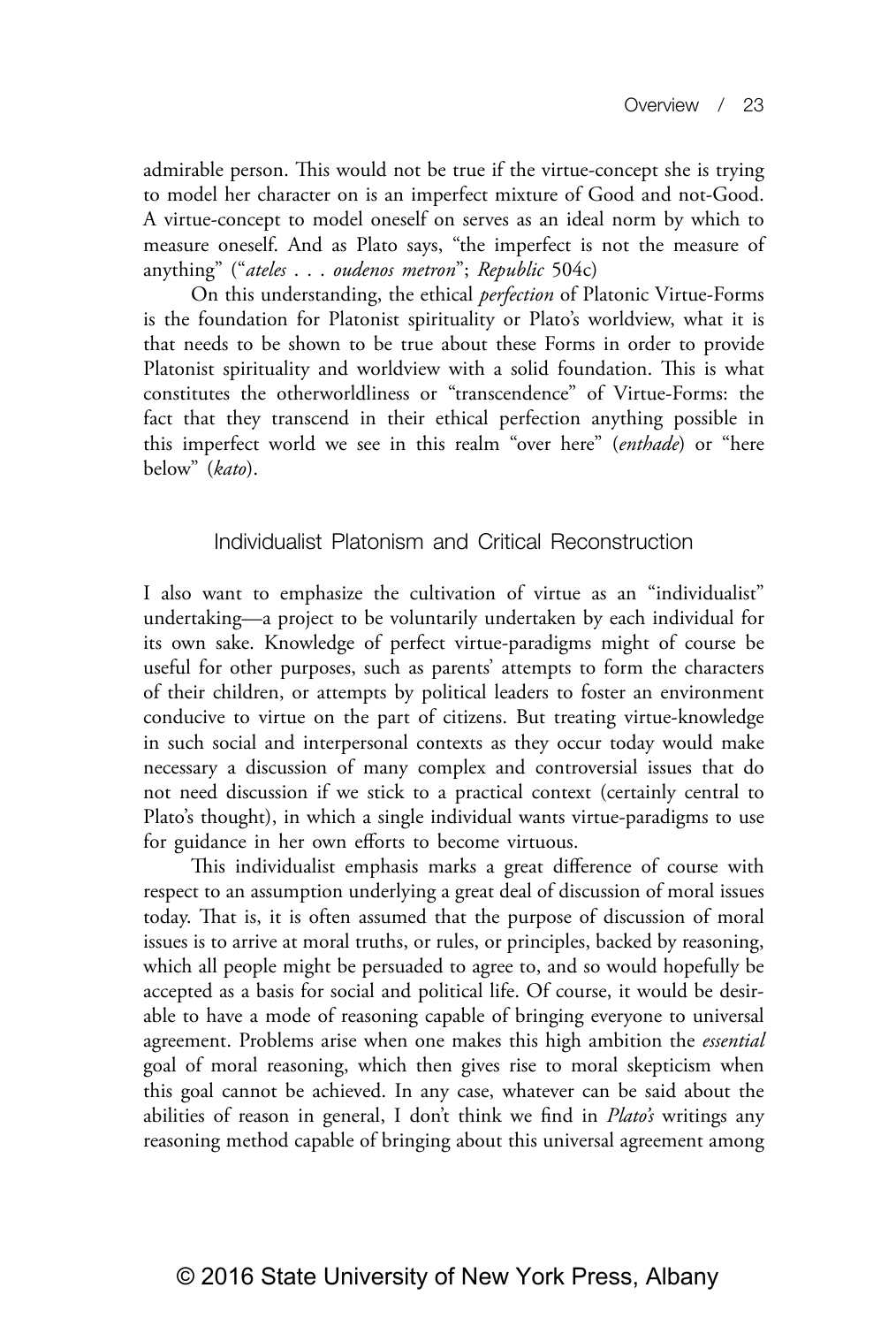all people everywhere—especially given our global awareness and acceptance of cultural diversity today. As I will point out below, the "Socratic" reasoning method we do find in Plato is also "individualist," in that it relies on a critical examination by a single individual of that individual's own ethical perceptions and beliefs.

These remarks illustrate well an interpretive principle explained further in chapter 3 as "critical reconstruction." That is, many different claims are made by characters in Plato's dialogues. Some of these claims can be supported by good reasons today and some are justifiably regarded as doubtful and controversial at best. Rather than try to figure out which of the claims made by Plato's characters represent Plato's own thought, what I try to do here is reflect on (1) which of these claims are central to Platonism as a virtue-centered spirituality and way of life for individuals, and (2) which claims can also be supported by good reasons today.

Critical reconstruction is a way of avoiding some typical objections to Platonism common today. In the present case, for example, one can find in Plato's writings some statements that can be taken as claims that there is one and only one small set of virtues universally valid for all people for all time. However,

- 1. We find in Plato's writings no reasoning methods capable of supporting this claim. As I will point out below, Socratic reasoning is "individualist" in that it asks each individual to reflect only on her own ethical perceptions and beliefs, without being concerned about disagreements with others whose life-experience is different.
- 2. Agreement with others is not important if reasoning is something done by each individual, for the purpose of formulating perfect virtue-models to model her own character on.

So I cannot claim to know for sure that the person Plato did *not* believe in one set of universal timeless truths regarding the number of genuine Platonic Virtue-Forms that exist. If Plato held such a belief, we should just say that here he overreached himself. This is a belief that he could not support with good reasons, certainly not reasons we can continue to regard as good reasons today. But we should not regard this as a reason for entire rejection of Plato's theory of Virtue-Forms, concluding that we have nothing to learn from this theory today. We should, rather, see if we can scale back claims made about Virtue-Forms to what can be supported by a model of Socratic reasoning we can also derive from Plato's writings, and still retain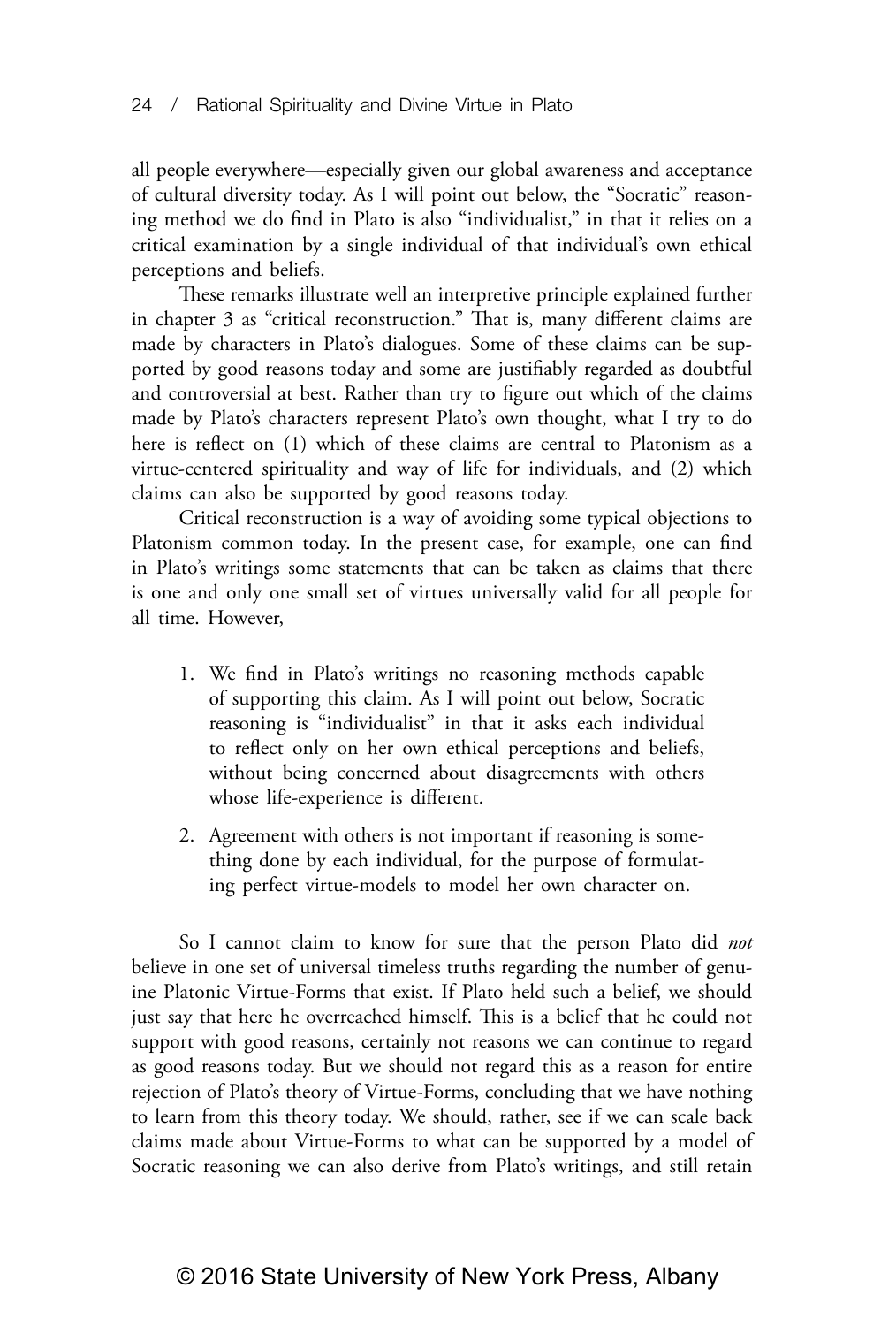what is essential to provide the Platonist way of life with a solid foundation. One of my tasks in what follows is to show how this is possible.

## Virtue-Models, not Rules for Conduct

One further major difference between Platonism and modern moral thought is a difference implicit everywhere in Plato's writings, in the mere fact that he takes not moral *behavior*, but "virtue" as the central topic of ethical discussion, and treats Virtue-Forms as perfect models ("paradigms") to model one's character on. This again is quite different from an assumption underlying most discussion of ethical or moral issues today: This is the assumption that ethical/moral problems are problems about rightness *in external conduct*, and about general rules, principles, or axioms from which one can deduce proper behavior in particular circumstances. I will try to show below that one result of "Socratic" reasoning recognized by Plato himself is a realization of limitations inherent in the nature of all ethical thought focused on external conduct and rules for external conduct. These limitations can only be overcome if one abandons the attempt to capture human goodness in the form of rules for externally observable conduct, and focuses instead on trying to formulate pure and perfect *virtue*-models one can model one's character on—"virtue" being something internal to a person, which will of course *manifest* itself in admirable conduct, but which is not itself directly visible to the general public from the outside. (I will discuss the relation between internal virtue and external conduct at greater length in chapter 4.)

This focus on "individualist Platonism" does not mean that individual Platonists would be cultivating her own virtue *instead of* caring for others, being involved in political life or in efforts to better her community, and so on. Cultivating kindness or right-mindedness, for example, is not only a purely psychological matter of an individual's relation to her own inner life. Being a virtuous person is a way of being-in-the-world, a fundamental way of relating to the world, defining one's identity as a representative of moral goodness, making goodness an effective presence in the world. Cultivating kindness, for example, means becoming a representative of kindness in the world, making kindness an effective presence in the world which of course necessarily means cultivating kind attitudes toward others and expressing these attitudes in concrete behavior when the situation calls for it. Cultivating right-mindedness means becoming a representative of rightness in the world, trying as much as possible to make rightness prevail in the world, which of course means doing whatever one can to right the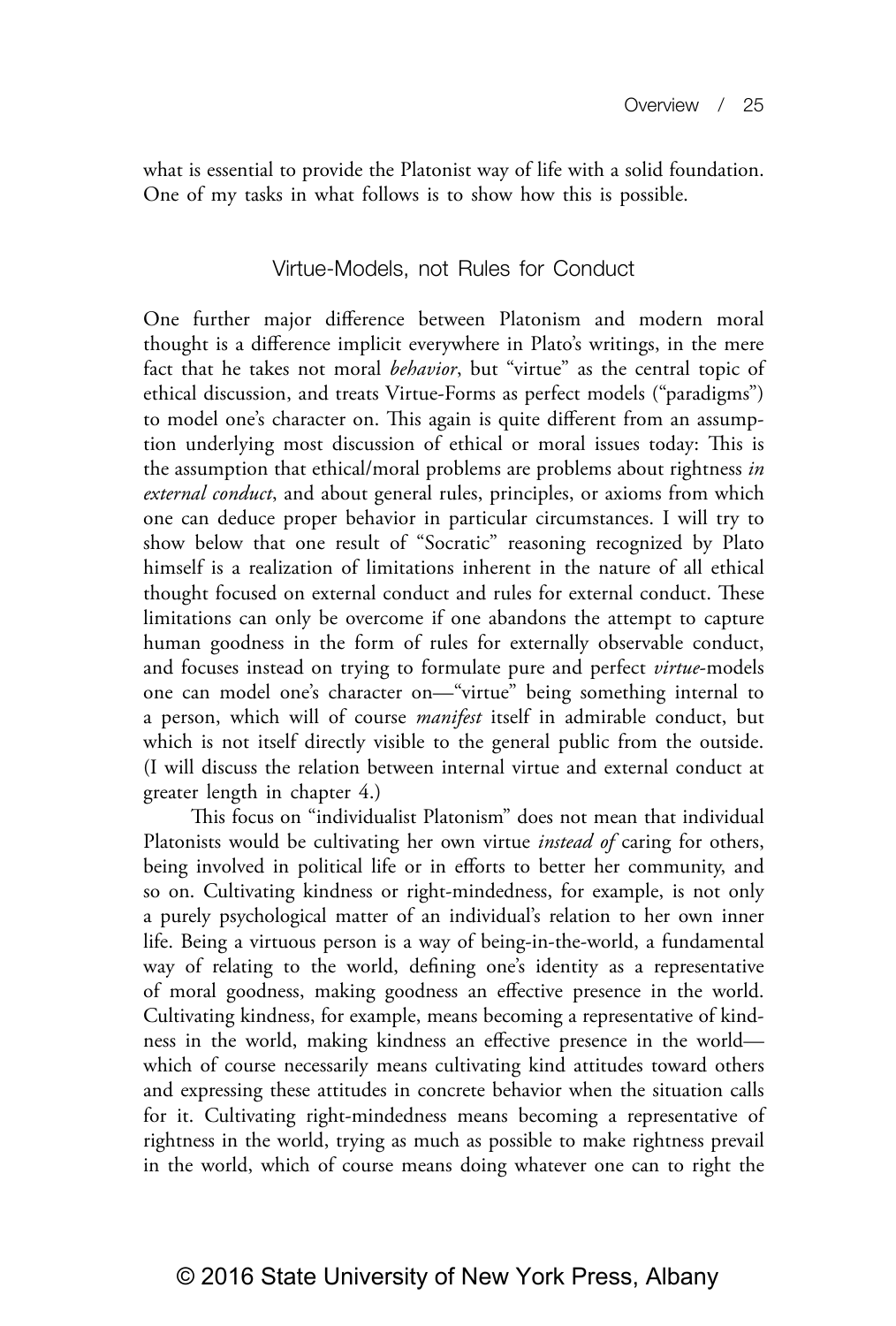wrongs of the world, struggling against unrightness and injustice in the world when opportunity presents itself.

#### Platonism as a Difficult Way of Life

Platonism is a *difficult* way of life for individuals. The main problem lies in the fact that the concrete imperfect world visible to the senses, which has the most emotional power to affect a person's sense of self-worth, is least morally deserving of this power. And on the other hand, the perfect world of Platonic Forms, which are most deserving to be taken as standards for self-evaluation, can only be grasped in the form of mental abstractions, which have the least emotional power to affect one's sense of self-esteem and meaning in life.

This I take to be one of the primary meanings of Pierre Hadot's use of the term *spirituality* to describe Platonism. It has nothing necessarily to do with the literal existence of thing-like spiritual entities or substances. Nor in my critical reconstruction is it necessarily associated with relating oneself to an actual higher being. (I advocate taking "divine" in reference to Plato's Forms as equivalent to "perfect in its goodness," possibly but not necessarily connected to belief in a really existing supernatural entity who represents this perfect goodness. Whatever Plato himself may have believed on this topic, his writings offer no reasoning method capable of resolving modern doubts about the existence of God in this sense.)

"Spirituality" in Plato's case has rather to do with overcoming "materialistic" concrete-mindedness when it comes to considering what finally matters in life, being able instead to focus one's attention and loyalty on goodness in its purity, which (as I argue below) Socratic reasoning shows can only be grasped by means of abstract concepts separated from material reality visible to the senses.

That idea that all knowledge tied in any way to the concrete world visible to the senses is by nature imperfect, and that perfect goodness can only be precisely grasped in abstractions—this is not a Platonist dogma, but is one of the main results of systematic employment of a kind of critical thinking that Plato attributes to his teacher Socrates, the subject of my next section.

## How Can We Get "Over There" from "Here"?

The central Platonist claims that need to be supported by critical reasoning concern the *existential* import of Platonic Forms, the idea that pure and perfect virtue-paradigms are what deserve to be taken completely seriously

## © 2016 State University of New York Press, Albany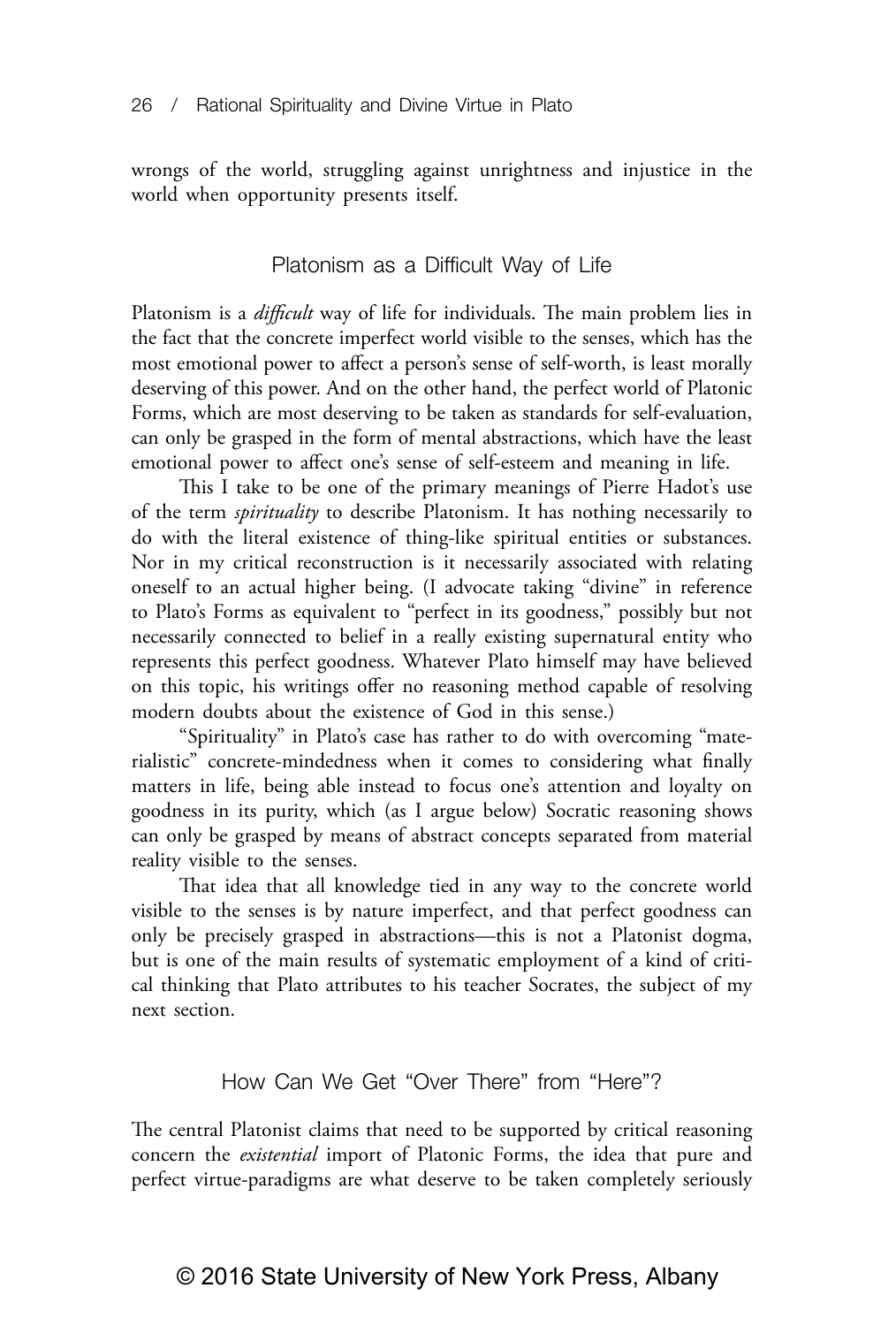when it comes to ultimate questions. This means that when we speak of Platonist "love of truth," this is the kind of truth we are speaking about.

This requires raising some particular questions: What kind of critical reasoning, based on what kind of evidence, is the kind of reasoning and evidence suited to this search for perfect Virtue-Forms? Is there a rational way to gain knowledge of pure goodness? Is there a rational way of telling the difference between a virtue-concept that really represents a perfect Platonic Form of some virtue, and one that does not?

This question about reasoning and evidence is a question belonging to what philosophers call "epistemology." Epistemology is the theory of knowledge. More exactly, it is a theory about the basis for valid knowledge. My concern here is with a *working* epistemology, an epistemology that can serve as a practical guide to reasoning about Platonist Virtue-Forms, and provide criteria for knowing the extent to which a given virtue-concept does or does not qualify as a Platonic Form.

The following is a brief sketch of an epistemology related to knowledge of the above issues that is central to the present critically reconstructed Platonism. This is an epistemology I think implicit in several examples of Socratic reasoning presented in Plato's dialogues (discussed below and in chapter 5), seen in conjunction with passages in the middle chapters of the *Republic* (discussed in chapter 6) suggesting how Socratic reasoning can lead to knowledge of Platonic Virtue-Forms.

This epistemology depends on a complex role played by concrete experience in the process of gaining knowledge of pure and perfect "otherworldly" goodness.

- On the one hand, we have no other basis for our knowledge of rightness, or other virtues, besides our perceptions of what is right and not right, admirable and not admirable, in concrete situations in this world. We only acquire knowledge of the virtue of right-mindedness by witnessing people acting rightly, or not-rightly in particular situations. This is true of courage, love, and all other virtues.
- On the other hand, no person in this world, no institution in this world, no action in this world, no rule for how to act in this world, precisely represents something only and always purely and perfectly good. As long as we try to grasp goodness in terms of something concrete and externally visible, we will always be grasping goodness in an imperfect and changeable form, mixed with other things that do not merit being taken with unconditional seriousness as perfectly good.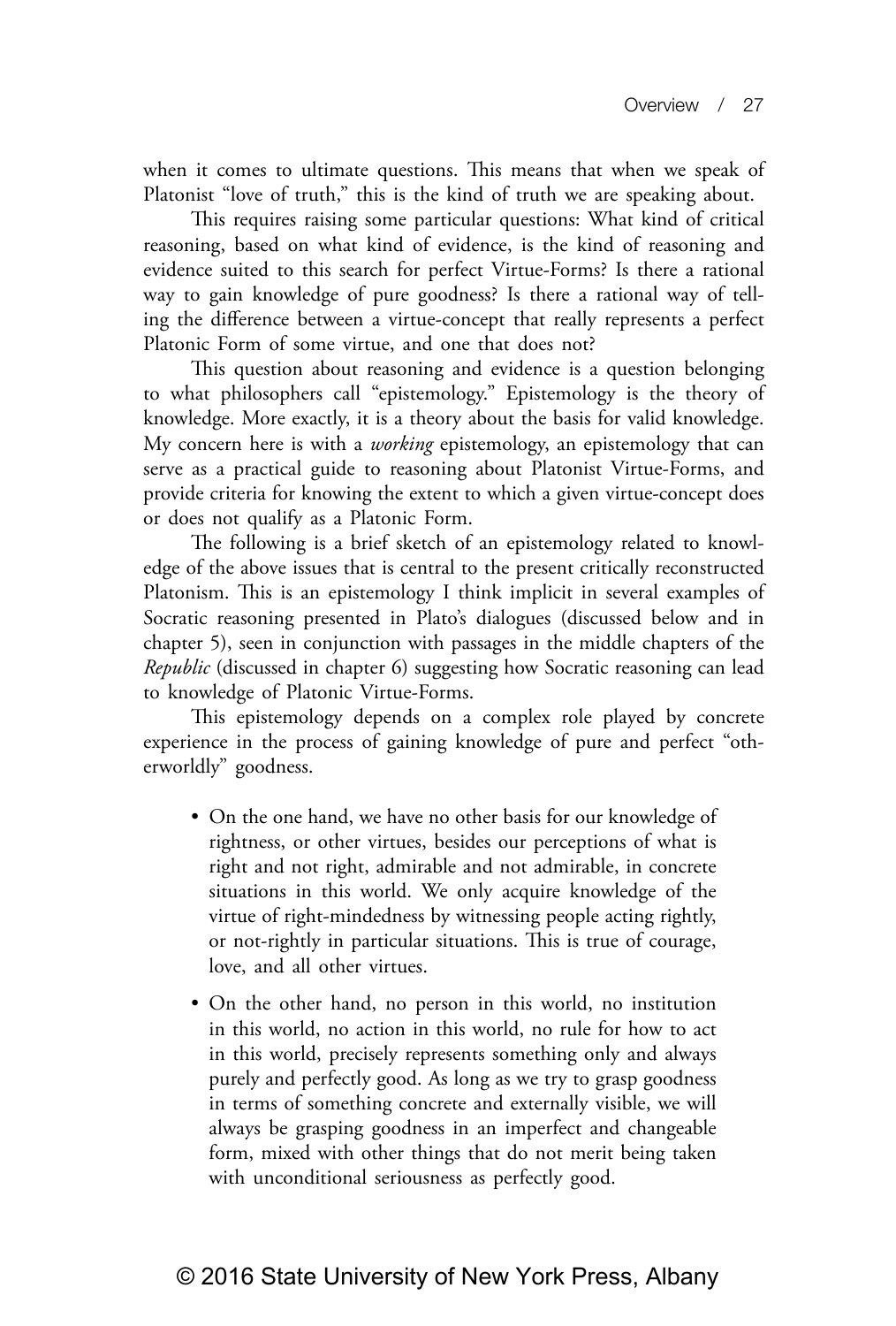In other words, on this account, concepts of pure goodness (perfect Platonic Virtue-Forms) are present *in* our perceptions of what is good and not good in the concrete world that we live in over here. It is just that, as Plato pictures it, pure goodness exists in these perceptions in a mixed and imperfect form, mixed with impurities, things that are not purely and perfectly good. Grasping goodness in its pure and perfect form requires mentally separating the pure goodness present in our perceptions, from all the things that are not good, also present in those perceptions. This is the sense in which pure goodness can only be grasped by means of "abstract" concepts, concepts separated from anything concrete.

Consider by comparison the process of silver mining. Pure silver is already present in raw silver ore. It is just present there in a mixed form, mixed with other impurities that are not pure silver. Silver mining requires a process of extraction and refining—extracting the pure silver from all those other things in raw silver ore that are not pure silver.

In other words, the courage represented by the Platonic Form of Courage is the same courage we perceive in concrete courageous people and concrete courageous behavior. The Platonic Form of Courage does not have a kind of being different from the being of the courage we perceive in concrete individuals and concrete actions. It only represents this same courage, mentally separated and purified of the imperfections that affect all concrete examples of courage.

## Does Perfect Courage Exist?

This relates to the question often asked: Can it be said that the Platonic Form of Courage "exists"? To what extent can it be said that the Platonic Form of Courage is "real"?

I think that problems arise here if one takes the material objects and events that we see in the world around us as the paradigm case of things that "really exist." On this assumption, "the real world" consists of thing-like objects. Everything that really exists must exist as a thing-like object—if not a material object made of material stuff, then a thing-like "spiritual" object made of spiritual stuff.

Along with this often goes the assumption that critical reasoning can only be focused on the validity of beliefs about the existence or nonexistence of thing-like objects. If a person has a belief that is not about the existence or nonexistence of thing-like objects, then this is just something arbitrarily posited by that person, an arbitrary "mental creation" about which there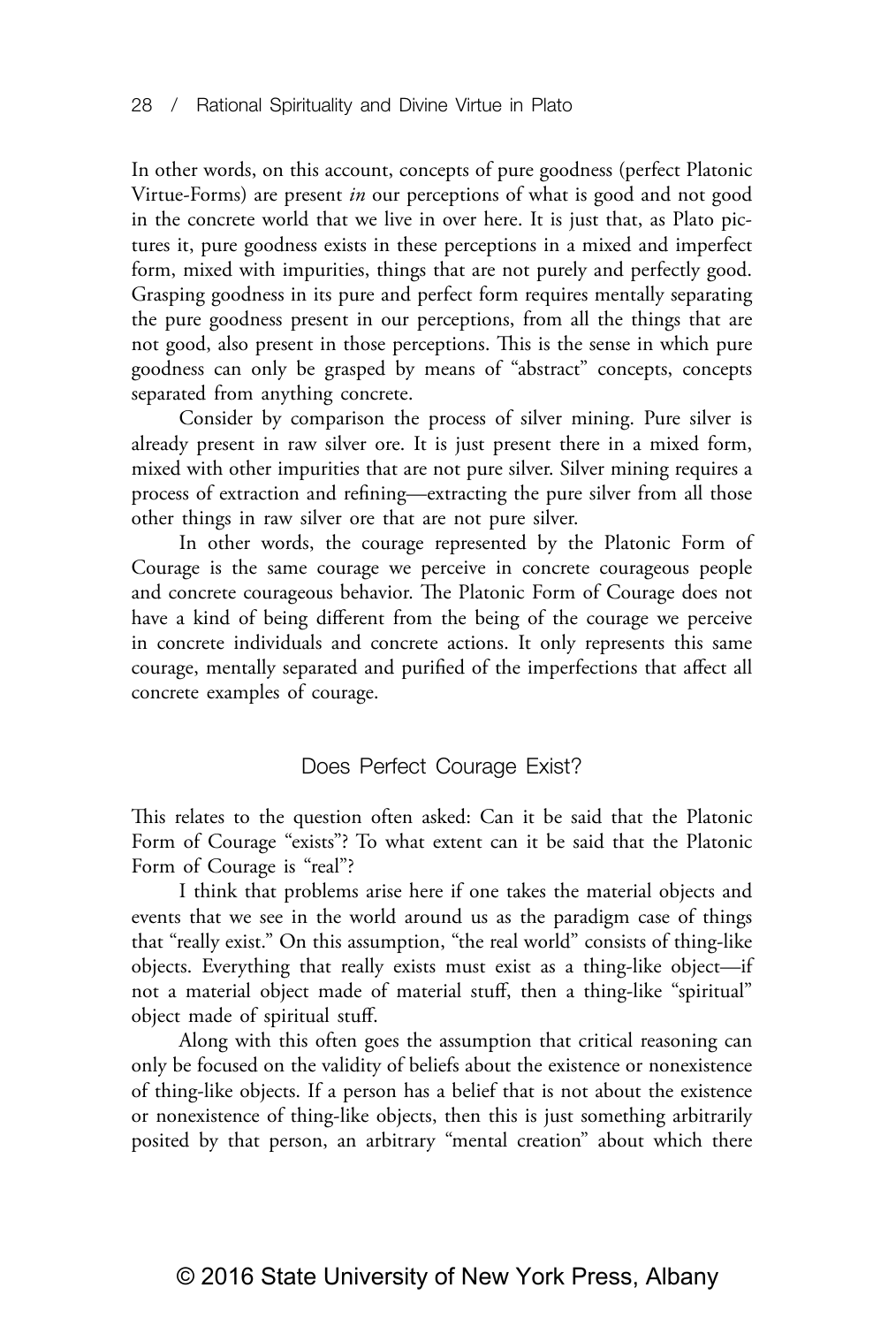can be no reasoning, since there is no real entity involved about which the person could have mistaken beliefs or well-founded beliefs.

Part of the answer here is that Plato wants to challenge this very idea that only concrete thing-like entities are "real," and that "reason" is the faculty by which a person examines the truth or falsity of beliefs about such "real entities." The Platonic Form of Courage does not exist as a particular thing-like object. If one assumes that "the real world" is a world made up of thing-like objects, then the Platonic Form of Courage is not part of "the real world." The Platonic Form of Courage is an *ideal* that concrete individuals might strive to approximate ("participate in") more and more closely if they want to *better* their concrete existence as persons.

But one of Plato's main ideas is that, when it comes to deciding what finally matters, *ideals* such as this are what deserve being taken most seriously. We should evaluate ourselves and our lives in the light of ideals that do not "exist" as part of the concrete world of particulars we see around us. I will argue in chapter 7 that this is the main point of Plato's Cave parable. Cave dwellers represent people who mistakenly take the concrete world they see around them as the only "real world." The Platonic philosopher is a person who takes the world of ideal Platonic Forms *outside* the cave to be the really "real" world, for purposes of self-evaluation and for deciding what finally matters.

The Platonism I develop here also rejects the idea that there can be no reasoning about ideals as ideals, that ideals are just arbitrary mental creations. It holds that ideals do have a reality independent of the human mind, which we as human beings might be mistaken about, and about which we can reason in order to avoid being mistaken. It's just that reasoning here does not have the task of trying to accurately picture some concretely existing thing-like entity.

Here again, I think the analogy to silver mining is helpful. The ideal reality that reasoning about perfect courage is trying to represent does actually exist in concrete human individuals and their visible behavior, as we actually experience these. Perfect Ideal Courage is not a different kind of reality than the courage we perceive in these concrete individuals and concrete behavior. It is this same reality "abstracted" from these concrete individuals and grasped in its most pure, most highly refined form.

This of course assumes that when we perceive admirable courage in concrete individuals and their behavior we are perceiving something "out there" in some real sense, independent of our arbitrary mental creations. Defending this thesis, which will be controversial for some readers, will be the main task I undertake in chapter 2.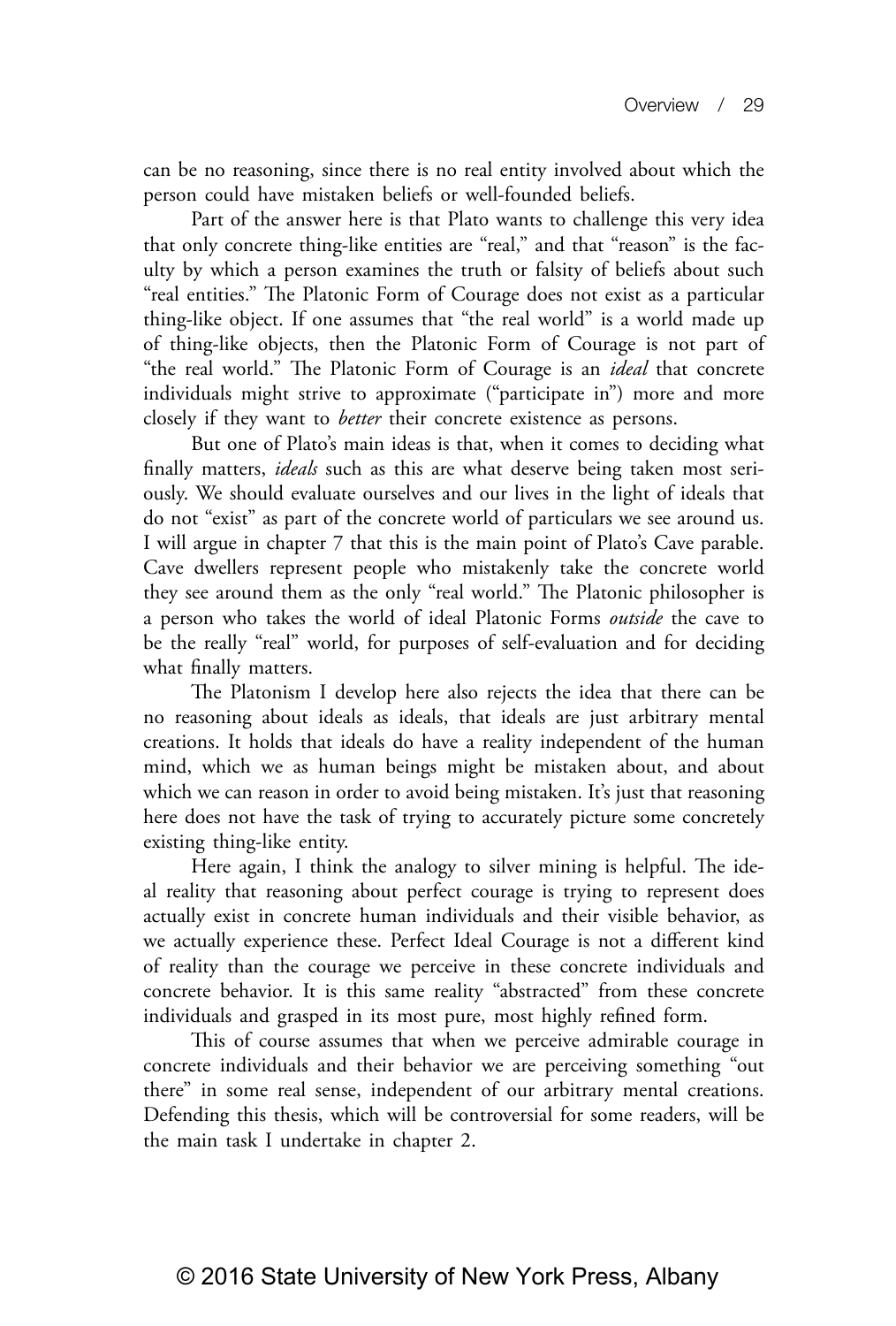#### 30 / Rational Spirituality and Divine Virtue in Plato

### Individualist Reasoning and the Midwife Principle

I spoke above of the "individualist" *goal* of Socratic reasoning—the formulation of virtue-paradigms which an individual can use to model her own character on. Here I want to elaborate on a matching individualist principle essential to Socratic reasoning *method*, also briefly mentioned above. This individualist character is best expressed in a passage in Plato's *Theaetetus* (148e, 157c, 160e), where Socrates compares himself to a midwife. He does not argue with people. In fact he says has no ideas of his own that he wants to put into the minds of others. He only helps other individuals "deliver" their own intellectual "babies"—that is, to articulate ideas and perceptions about virtue already present in their minds—and then test each of these to see how sound each one is. And the testing itself must utilize only this individual's own perceptions. It must not become a debate between two individuals with different views, aiming to reach agreement between the two parties (*Theaetetus* 167e). If this reasoning is done in conversation between two individuals, one of the two must play the part of "Socrates," merely helping the other individual in a process of self-critical self-exploration. The individual engaged in this self-exploration should feel no need to "broaden" her views or respond to objections unless these objections resonate with her own experience. This reasoning method relies only on knowledge of goodness that a single individual's concrete experience in this world has already revealed to her. In the case of courage, for example, a pure and perfect concept of courage already exists in this individual's own perceptions of concrete individuals acting courageously, or her perceptions in stories about such individuals. It just exists in these perceptions mixed with other things that are not perfect courage, and needs to be mentally extracted from these other things.

This means that Socratic reasoning, so described, makes no attempt to get beyond the particularity or "narrowness" of an individual's views of virtue based on this individual's own life-experience. That is, I agree with Richard Robinson's view (quoted and commented on in chapter 5), that Socratic reasoning does not try to broaden an individual's knowledge by asking her to consider the views of others, or to try to reach agreement with them. In the modern context, this means that Socratic reasoning as understood here makes no attempt to overcome the "subjective" or "culturally conditioned" character of the ethical perceptions of the individual involved, which might be the source of variation between individuals.

So the version of Platonism I propose here gives up any attempt to arrive at a single set of unchanging and universally valid "Timeless Truths"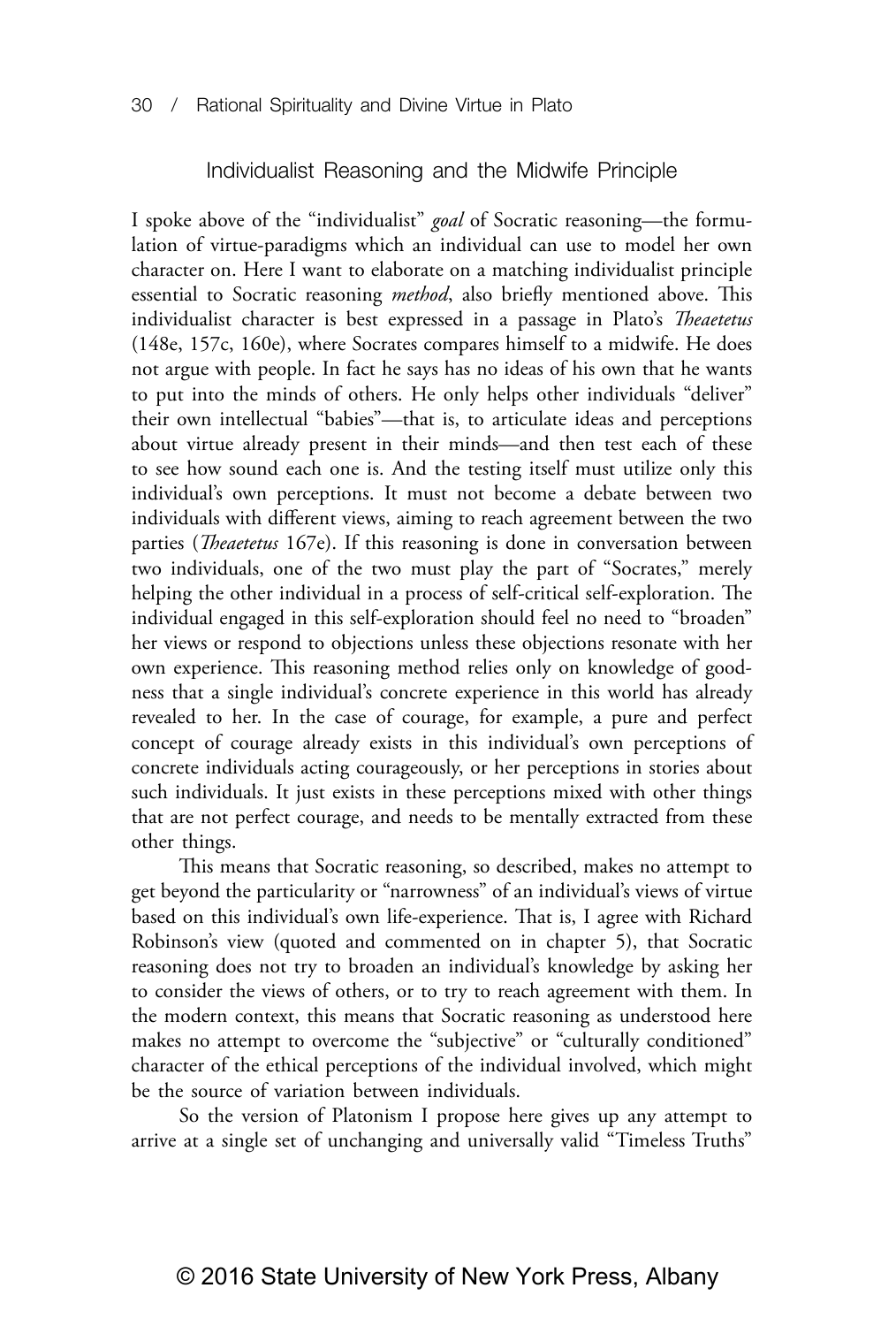about virtue valid for all people for all time. Plato's writings do not even attempt to provide a rational basis for any such claim, especially as we would understand such a claim today. As noted above, giving up such claims is one facet of critical reconstruction: Scaling back claims made about the Forms to what can be supported by reasoning methods found in Plato's writings.

But such claims are also unnecessary for a Platonism that is a way of life for idealistic individuals. I will argue instead for a "critical pluralism," involving the idea that there might be an indefinite number of virtues and Platonic Forms related to each. This is an idea explained farther below.

## Asking the Right Question

Socratic reasoning can only serve as a basis for knowledge of perfect, "otherworldly" Platonic Forms if it is guided by the right kind of question. In the case of courage, for example, the question as I construe it is not just What is courage? if this simply means What do people normally mean by the word "courage"? This is not just a matter of the use of words, trying to grasp what is common to all particular examples to which people apply the term *courage*. We have to keep in mind the *substantive* purpose of this discussion: To formulate a concept of courage deserving unreserved admiration and commitment, deserving to be taken as a norm for self-evaluation, because it represents something pure and perfect in its goodness.

For this purpose, in the case of courage, the question an individual must ask herself in order to grasp courage at its most perfect is this: *That kind of courage that I find morally admirable—how can I articulate precisely the essence of what I find admirable about it?* 

Such a precise articulation would be a pure Platonic "essence" of courage. If I could precisely articulate the essence of what makes admirable courage admirable, I could not have too much of this. Every step toward modeling my character on this concept would invariably make me a more admirable person. This would be a concept deserving my unreserved loyalty and commitment, something I could and should try to conform myself to with complete consistency.

An Illustration: Socratic Discussion of Courage in the *Laches*

The process of Socratic reasoning described above can be illustrated in the following analysis of an interchange between Socrates and the Athenian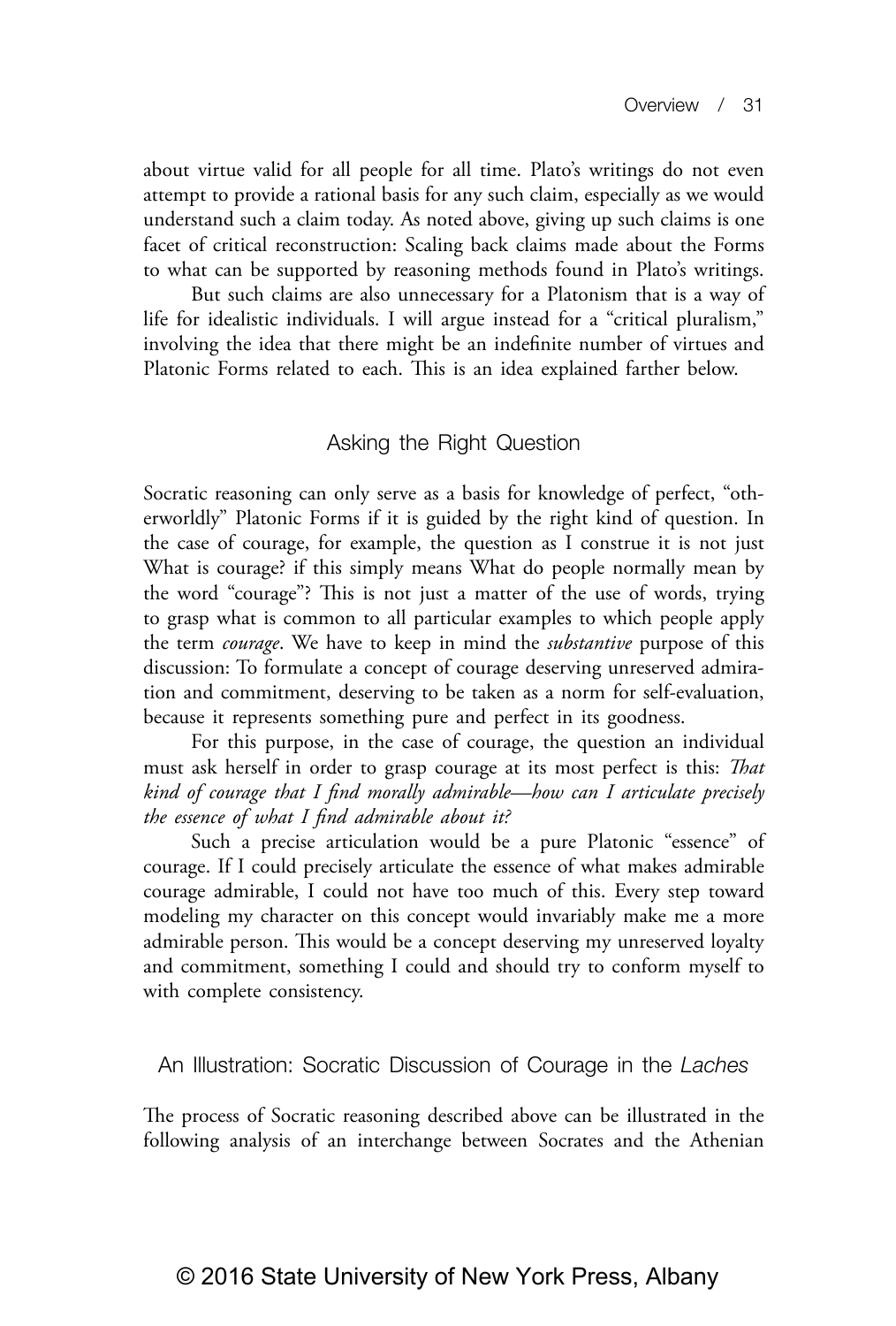general Laches concerning the virtue of courage (*Laches*, 190e–192b). The Athenian general Laches has witnessed and admired many Greek soldiers courageously standing in formation (holding to their assigned positions in a Greek phalanx) in the face of enemy attack. When Socrates asks, "What is courage?" Laches's initial attempt to articulate what he admired about the soldiers is, "I would describe as courageous any person who remains in formation in the face of the enemy and does not flee."

But if this articulates in a very precise way the essence of what Laches admires, he would admire such conduct wherever it occurs. Socrates shows that this is not the case, by bringing up a number of "counterexamples," one of which is the story of the battle between Greeks and Persians at Plataea. Here Greek commanders first ordered their armies to retreat because their supply lines had been cut. The army then obeyed orders and "fled." Although this contrasts with Laches's definition—courage consists in not fleeing—Laches readily agrees that fleeing on orders is obviously not a sign of lack of courage. This is a fact dramatically illustrated in this case when, as Socrates remarks, the "fleeing" Greeks suddenly turned on the pursuing Persians and won a great victory against superior numbers.

When asked to consider cases like this, Laches's own perceptions tell him that in particular cases where a general has ordered a retreat, "standing in formation and not fleeing" would *not* represent admirable courage.

Socrates's counterexamples uncover an unsuspected conflict *within*  Laches own beliefs and perceptions. Laches initially thought he believed that courage consists in "not fleeing," but now he sees that his own perceptions contradict this definition. Laches's own perceptions tell him that he does not admire "remaining in formation" whenever and wherever it occurs. So his initial definition failed to articulate in a precise way the essence of this kind of goodness revealed in his experience—exactly what it is that he himself admires when he is admiring courageous soldiers. "Remaining in formation and not fleeing" is not something a person should adhere to with complete consistency.

This example illustrates very well the "inductive" character of Socratic reasoning:

- 1. This example assumes that each person's own immediate "subjective" perceptions of what is ethically good and not good in very clear particular concrete cases are trustworthy sources of moral knowledge for that person.
- 2. If such immediate perceptions in clear concrete cases conflict with a general moral principle one believes in, this con-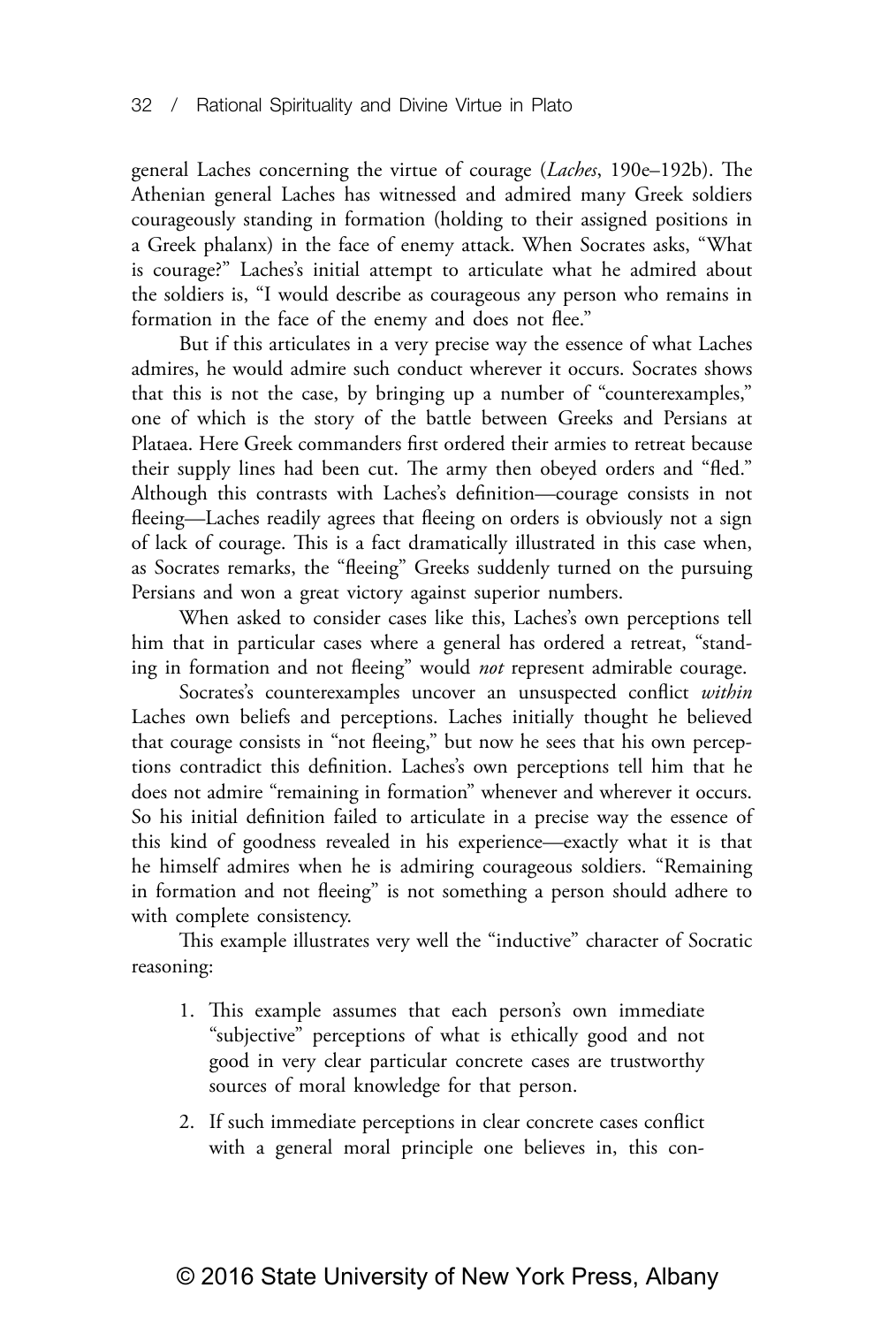flict is to be resolved in favor of the concrete perception. Immediate perceptions in clear concrete cases are the most reliable source of moral knowledge, so such conflicts show a defect in the general principle involved, and calls for an alteration of the general principle.

In the present case, for example, Laches announces what Socrates takes to be a general principle: Courage will always mean that a soldier remains in formation and in contrast to "fleeing." Socrates then brings up some concrete cases in which Laches's own immediate perceptions contradict this general principle. This reveals a contradiction between Laches's general belief, on the one hand, and his own immediate perceptions in specific concrete cases. And both Socrates and Laches assume that priority in this case is to be given to the immediate perceptions. They are what is trustworthy, and they show that the general belief Laches first announced is not as trustworthy as he had thought.

I speak of "*immediate*" perceptions in contrast to intellectual judgments based on appeal to general moral axioms or principles. Laches does not have to consult some general principle or general concept of courage to know that a soldier "fleeing" on orders from a commanding officer is not exhibiting blameworthy cowardice. Nor should we say that Laches does not really *know* this unless he can "ground" this knowledge as something that follows by logical deduction from some general axiom or principle rationally known to be well founded. This would involve us in well-known problems about how we can rationally prove that some specific general moral principles or axioms are well founded. While the present account has its own problems (noted immediately below), it avoids this particular problem by proposing an "inductive" model of moral reasoning, in which general ideas about virtues are derived by generalizations from such immediate perceptions. (This is in accord with what Aristotle says when in *Metaphysics*  13.4, 1078b, 24–30, he describes Socratic reasoning as "inductive." Roderick Fitts's article, "Inductive Quest," gives a good summary and discussion of Aristotle's ideas on inductive reasoning.)

This account of inductive Socratic reasoning as a basis for knowledge of Platonic Virtue-Forms runs directly counter to the way Plato is commonly categorized today as a "rationalist" philosopher. Philosophical "rationalism" is associated with "deductive" models of reasoning, in which one begins with absolutely certain general first principles, from which one can derive particular logical conclusion by strict logical deduction. One objection to this model is that, once arrived at, these supposed absolutely certain first